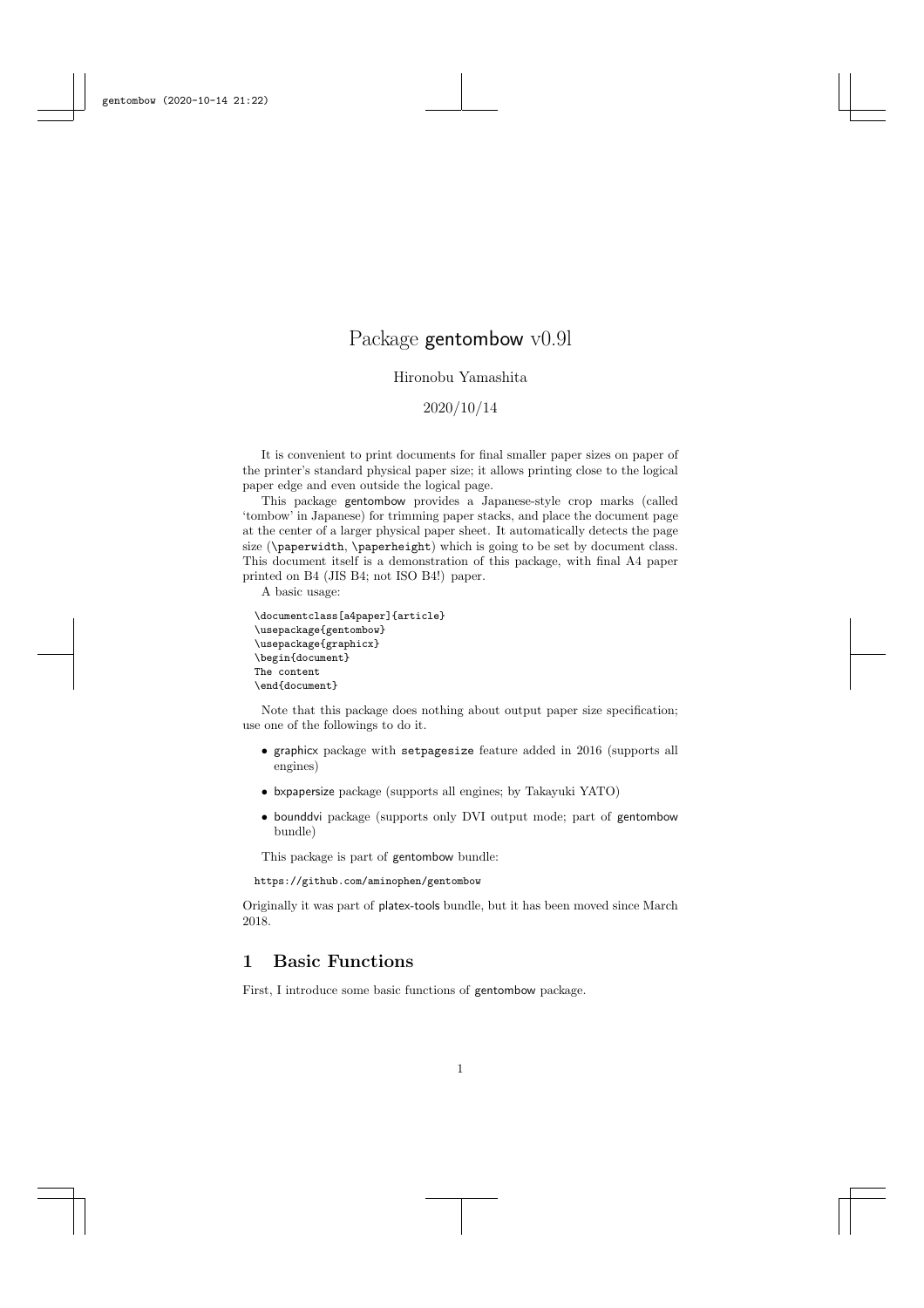#### 1.1 Automatic Determination of Output Size

In this package, the following printer's standard physical paper sizes are predefined; A series (a0-a10), B series (b0-b10), C series (c0-c10), letter, legal and executive. In the current release, 'B series' is JIS standard, not ISO standard (this might be changed in the near future). Also, some variations a4var and b5var are predefined.

When one of the above sizes (except  $a0$ ,  $b0$  and  $c0$ ) is detected, the output size is automatically determined along with the following rule:

- When A series detected: the output is going to be larger B series
- When B/C series or letter, legal, executive detected: the output is going to be larger A series

The crop marks are automatically added. The orientation (landscape/portrait) of the input paper is also preserved.

The following list shows common examples:

| Detected page size | Output size |
|--------------------|-------------|
| a6                 | $_{\rm b6}$ |
| b6                 | a5          |
| a5                 | $_{\rm b5}$ |
| $_{\rm b5}$        | $^{\rm a4}$ |
| a4                 | b4          |
| b4                 | a3          |
| a3                 | b3          |
| $^{\rm b3}$        | a2          |
| c6                 | a5          |
| c5                 | $^{\rm a4}$ |
| c4                 | $^{\rm a3}$ |
| c3                 | $\rm{a2}$   |
| letter             | a3          |
| legal              | a3          |
| executive          | a4          |

#### When Automatic Determination Failed

When the page size is different from any of the predefined sizes, the page is placed with the surrounding 1 inch margins. For example, when the page has  $100\,\mathrm{mm}$  width and  $200\,\mathrm{mm}$  height, the output size is going to be  $100\,\mathrm{mm}+2\,\mathrm{in}$ width and  $200\,\mathrm{mm} + 2\,\mathrm{in}$  height.

#### 1.2 Job Info Printing

By default, the crop marks are printed with a banner, which shows a job info like gentombow (2020-10-14 21:22). The format is similar to tombow option, which is available in most of the common Japanese classes. The default also reacts to tombo (without a job info) or mentuke (do not print actual crop marks) class options.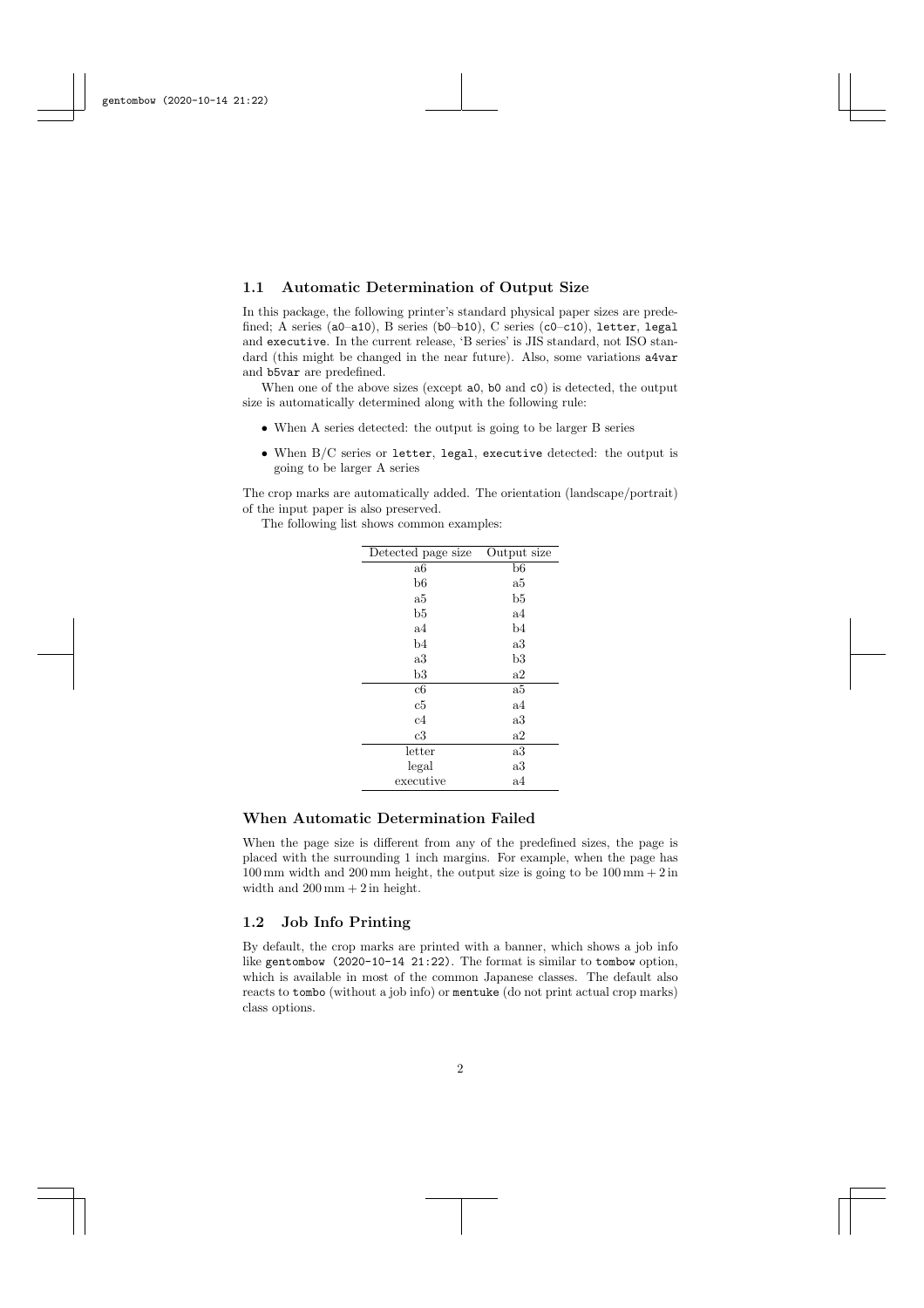# 2 Package Options

You can specify output size and/or disable job info printing using package options.

## 2.1 Explicit Specification of Output Size

You can also force the output size using package option. For example,

```
\documentclass[a4paper]{article}
\usepackage[tombow-a4]{gentombow}
\begin{document}
The content
\end{document}
```
forces the output size to be a3 (the automatic determination 'b4' is discarded). Available sizes are the same as the predefined sizes, that is, A series (a0– a10), B series (b0–b10), C series (c0–c10) and a4var, b5var, letter, legal, executive. The orientation (landscape/portrait) of the input paper is also preserved again.

The option format is:  $\langle crop \text{ mark } format \rangle - \langle output \text{ size} \rangle$ . The crop mark format is one of the following: tombow (default), tombo (without a job info), mentuke (do not print actual crop marks).

#### 2.2 Disabling Job Info Printing

When you specify the output size explicitly, the crop mark format can be given at the same time, as described previously. When the output size is automatically determined, you can disable job info printing by notombowbanner option.

# 3 Customization of Crop Mark

The pxgentombow package provides some commands to customize crop mark format.

#### 3.1 Banner content

Using **\settombowbanner**, you can set the banner content. An example using \pdfcreationdate (pdfTEX primitive)

```
\documentclass[a4paper]{article}
\usepackage{gentombow}
\settombowbanner{\jobname\space (\pdfcreationdate)}
\begin{document}
The content
\end{document}
```
will result in gentombow (D:20201014212232+09'00'). The argument is an arbitrary token list.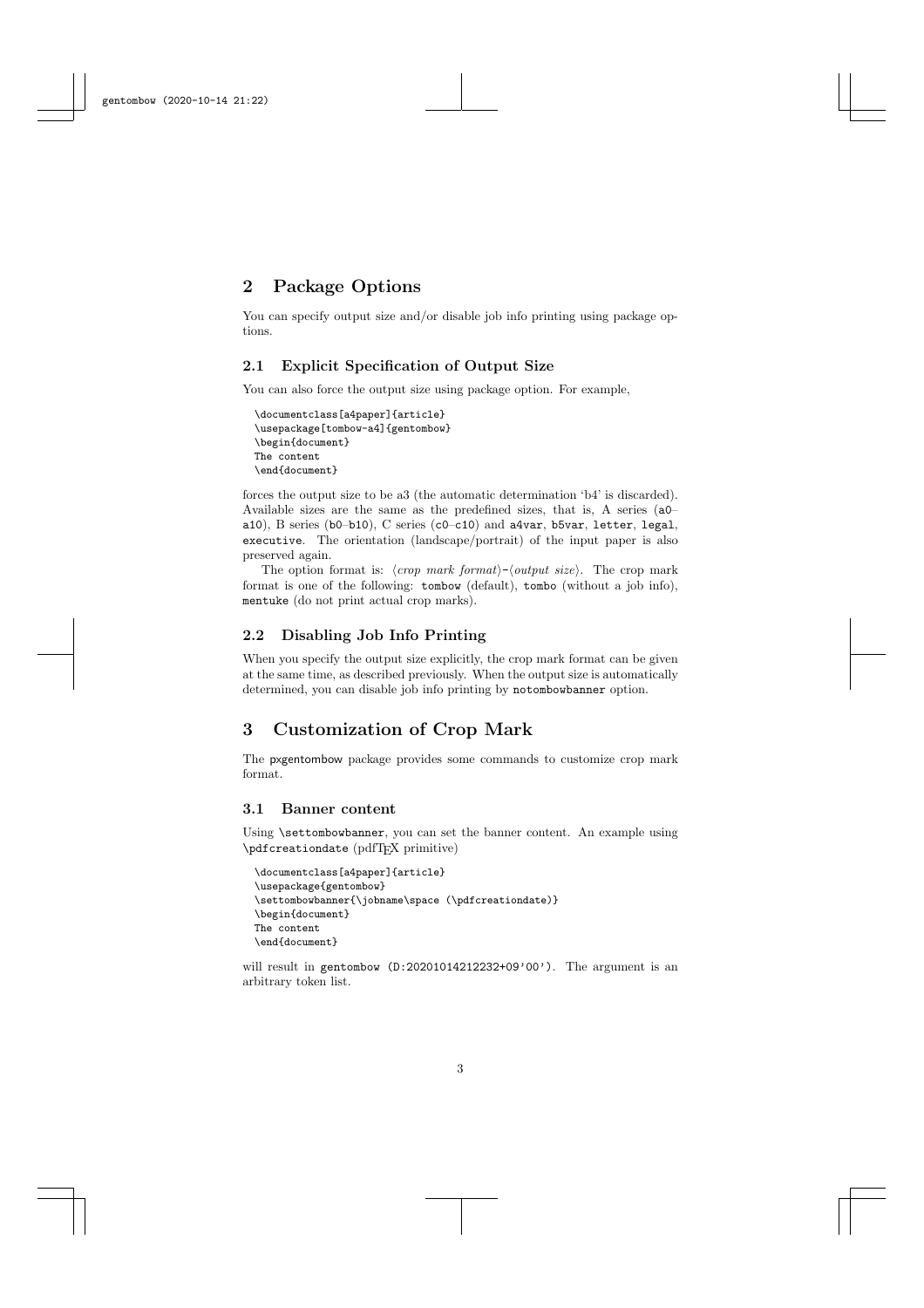#### 3.2 Banner font

Using \settombowbannerfont, you can change the font with which the banner is printed.

#### \settombowbannerfont{cmss10 at 9pt}

This feature internally calls the T<sub>E</sub>X primitive **\font**, and accepts all fonts supported by the engine. When LuaT<sub>E</sub>X or XeT<sub>E</sub>X is used, a native OpenType font can also be given.

## 3.3 Crop mark line width

By default, the line width of crop marks is 0.1 pt. This can be change to 1 pt by \settombowwidth{1pt}. The argument is an arbitrary dimension.

#### 3.4 Bleed margin width

By default, the bleed margin width is 3 mm. This can be change to 5 mm by \settombowwidth{5mm}. The argument is an arbitrary dimension.

#### 3.5 Crop mark color

Set the color of crop marks. Package xcolor (recommended) or xcolor is required. For example, \settombowcolor{\color[cmyk]{0,1,0,0}} sets magenta.

# 4 Setting PDF page box ("digital tombow")

This is an optional driver-dependent feature. When gentombow is required with the option pdfbox, following page boxes are emitted to the output PDF file. The paper size (/MediaBox) is also corrected.

- /TrimBox: final paper size.
- /BleedBox: paper size plus bleed margin.
- /CropBox and /ArtBox are not set.

Note: if the package pdfx is loaded with PDF/X mode, this optional feature is automatically enabled. Also, /CropBox is set explicitly.

## 5 Additional Notes

Here is some additional notes for use with several classes/packages.

#### 5.1 Note for BXjscls users

When using BXjscls (by Takayuki YATO) with size option other than 10pt, please add nomag or nomag\* to the class option. For example,

```
\documentclass[a4paper,14pt]{bxjsarticle}
\usepackage{gentombow}
```
will not work as expected (gentombow throws an error for safety).